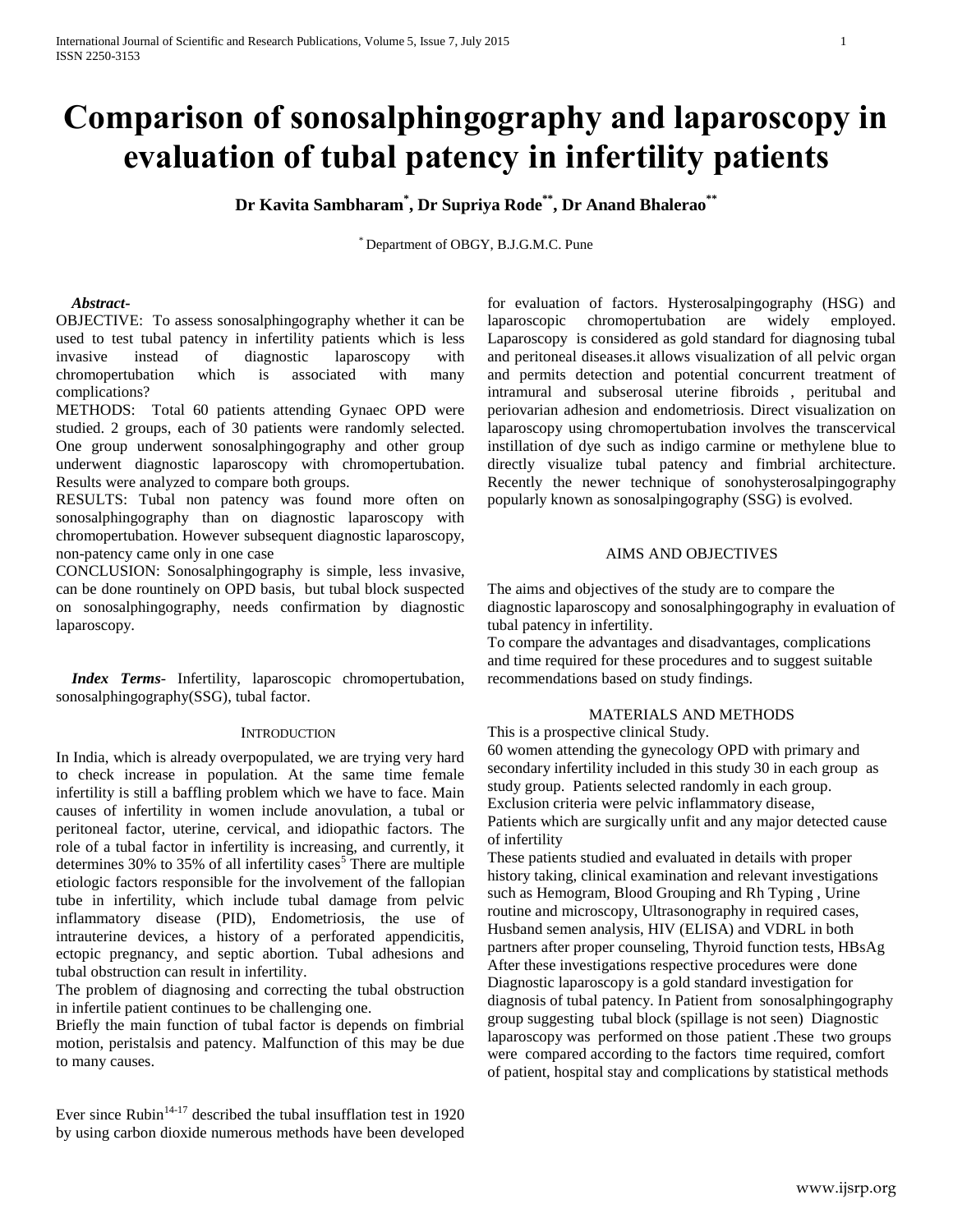# **TECHNIQUE**

Sonosalpingography was done in mid proliferative phase (day 6-10 of a menstrual cycle), Oral analgesic, ibuprofen 400-600 mg may be given 1-2 h before the procedure. A detailed transvaginal ultrasound scan was done to assess the position of pelvic organs and to rule out any pathologies, which would come in the way of the procedure. Moreover, any free fluid in pelvis was also checked for.

The probe was removed and speculum was placed in the vagina to visualize the cervix. Vagina and cervix were cleaned with antiseptic solution.Foley's catheter no. 10 was introduced through cervix into the uterus. Balloon is distended with 2-3 ml of distilled water or normal saline and was placed just beyond the internal os. Once the catheter is fixed, tenaculum and speculum are removed and transvaginal probe is introduced into the vagina for further assessment.

Saline was injected through the catheter slowly. Scanning was done to assess the uterine cavity that was distended by saline and also passage of saline (fluid) seen through the tubes.. Once the procedure was completed, the instruments were removed. Patient was informed that she might get some pelvic cramping or spotting, but the symptoms are short termed and should not worry about it..

## **DIAGNOSTIC LAPAROSCOPY-**

In the other group,Dignostic Laparoscopy and

chromopertubation along with endometrial biopsy was done on day 21 or 22 of the cycle. During laparoscopy the whole of the pelvis was first inspected and then diluted methelene blue was injected and the passage of the dye through the fimbrial ends of the tubes was looked for.

## TABLE NO :1 COMPARISION OF LAPAROSCOPIC CHROMOPERTUBATION AND SONOSALPINGOGRAPHY FOR TUBAL PATENCY

|                                                 | <b>Tubes</b><br>non<br>paten | Tub<br><b>es</b><br>pate<br>nt | <b>Total</b> | Chi<br>squa<br>re<br>$Df=1$ | P (one-<br>tailed) |
|-------------------------------------------------|------------------------------|--------------------------------|--------------|-----------------------------|--------------------|
| Laparoscopic<br>chromopertubation<br>$(n = 30)$ | 3                            | 57                             | 60           | 3.10<br>6                   | 0.037              |
| Sonosalpingograp<br>hy $(n=30)$                 | 10                           | 50                             | 60           |                             |                    |

## TABLE NO. 2 LAPAROSCOPIC FINDINGS IN PATIENTS WHO HAD BILATERAL TUBAL BLOCK ON SONOSALPINGOGRAPHY

| Patient 1            | Bilateral fallopian tubes patent                                                                        |
|----------------------|---------------------------------------------------------------------------------------------------------|
| Patient <sub>2</sub> | Bilateral fallopian tubes patent                                                                        |
| Patient <sub>3</sub> | Bilateral fallopian tubes patent                                                                        |
| Patient 4            | Bilateral tubal block and extensive adhesions<br>in pelvic structure s/o pelvic inflammatory<br>disease |
| Patient 5            | Bilateral fallopian tubes patent                                                                        |

# TABLE NO. 3

# COMPARISON OF ABNORMALITIES FOUND DURING DIAGNOSTIC LAPAROSCOPY AND SONOSALPINGOGRAPHY

| <b>Abnormality</b>              | <b>Diagnostic</b><br>laparoscopy | Sonosalpingo<br>Graphy |
|---------------------------------|----------------------------------|------------------------|
| Uterine                         | 3                                |                        |
| Pelvic adhesions                | 3                                |                        |
| Fallopian tube<br>abnormalities |                                  |                        |
| Ovarian abnormalities           | 3                                | 6                      |
| Endometriosis                   |                                  |                        |
| Upper abdomen<br>abnormality    |                                  |                        |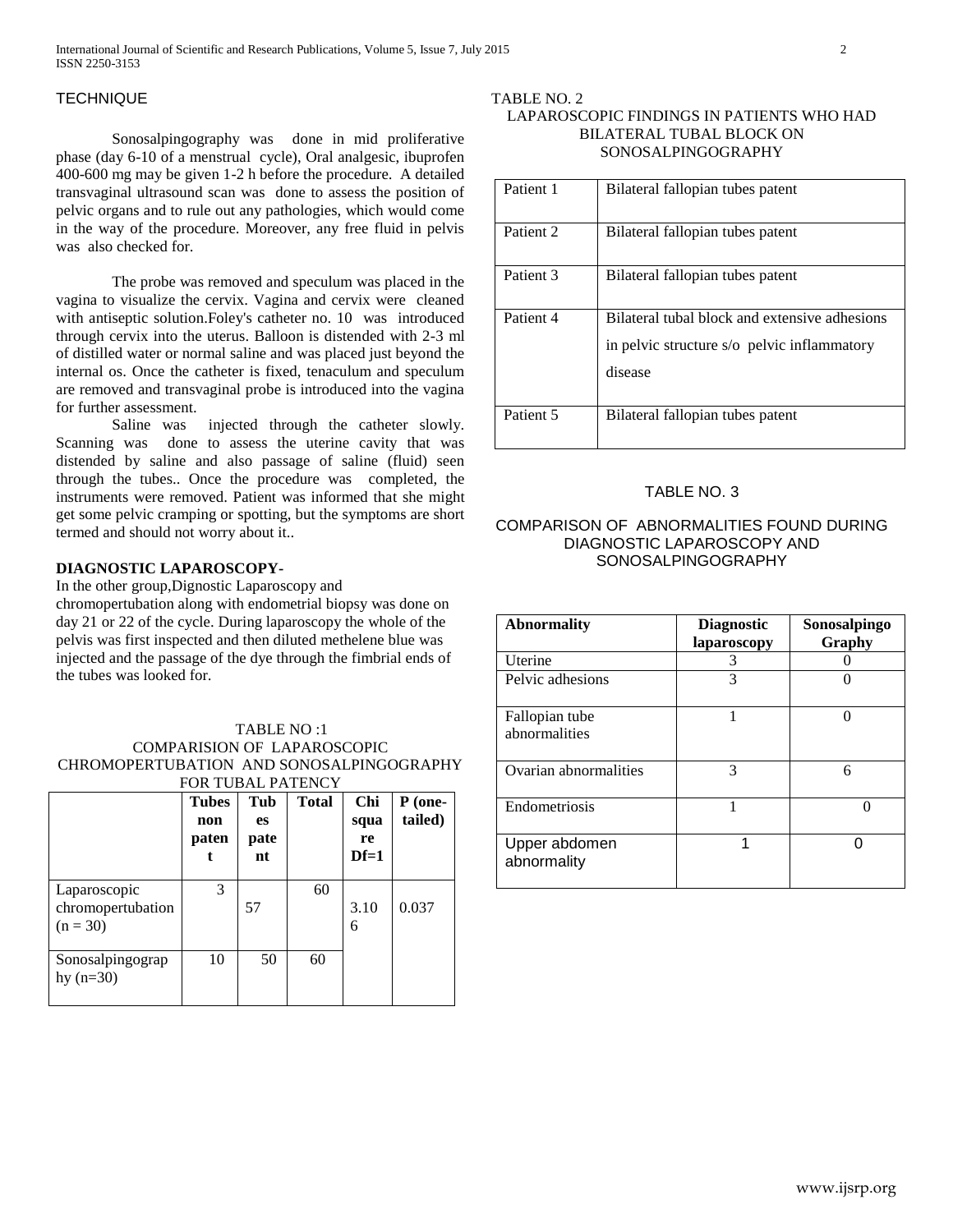#### TABLE NO. 4

# COMPARISON OF SIDE EFFECTS OF DIAGNOSTIC LAPAROSCOPY AND SONOSALPINGOGRAPHY

| <b>Side Effects</b>    | <b>Diagnostic</b><br>laparoscopy | Sonosalpingo<br>graphy |
|------------------------|----------------------------------|------------------------|
| Nil                    |                                  | 24                     |
| Nausea and<br>vomiting | 13                               |                        |
| Pain in abdomen        | 30                               | 6                      |
| Pain in shoulder       | 8                                |                        |

# TABLE NO: 5

# COMPARISON OF COMPLICATIONS OF DIAGNOSTIC LAAPROSCOPY AND SONOSALPINGOGRAPHY

| <b>Complications</b>                 | <b>Diagnostic</b><br>laparoscopy | Sonosalpingo<br>graphy |
|--------------------------------------|----------------------------------|------------------------|
| Nil                                  | 20                               | 30                     |
| spinal headache                      |                                  |                        |
| Crepitus (Subcutaneous<br>emphysema) |                                  |                        |
| intestinal perforation               |                                  |                        |

## TABLE NO 6

## COMPARISION OF TIME REQUIRED FOR DIAGNOSTIC LAPAROSCOPY AND SONNOSALPINGOGRAPHY

| Time         | Median            | Mean    | <b>SD</b> | Unpaired | P       |
|--------------|-------------------|---------|-----------|----------|---------|
| required     | time              | time in |           |          |         |
|              |                   | min     |           |          |         |
| Diagnosti    | $45$ min          | 52.0    | 7.61      |          | < 0.001 |
| $\mathbf{C}$ |                   |         |           | 20.707   | HS      |
| laparosco    |                   |         |           |          |         |
| py           |                   |         |           |          |         |
| Sonosalpi    | 20 <sub>min</sub> | 21.5    | 2.67      |          |         |
| ngograph     |                   |         |           |          |         |
|              |                   |         |           |          |         |

TABLE NO: 7

## COMPARISON OF HOSPITAL STAY BETWEEN DIAGNOSTIC LAPAROSCOPY AND SONOSALPINGOGRAPHY

| Hospital   | Media  | Mean    | Sd    | Unpaired | P     |
|------------|--------|---------|-------|----------|-------|
| stay       | n stay | Stay in |       |          |       |
|            |        | days    |       |          |       |
| Diagnostic | 3.0    | 3.23    | 0.430 |          | < 0.0 |
| laparoscop |        |         |       | 41.168   | 01    |
|            |        |         |       |          | HS    |
| Sonosalpin | 0.0    | 0.0     | 0.0   |          |       |
| go         |        |         |       |          |       |
| graphy     |        |         |       |          |       |

# DISCUSSION:

A total of sixty patients of Infertility were studied at Tertiary Care centre for assessment of Tubal Patency. On 30 patients Sonosalpingography was carried out for assessment of Tubal Patency and in the remaining 30 patients Tubal Patency was assessed by Diagnostic Laparoscopy and chromopertubation.

Median Age of patients for Sonosalpingography was 26.97 years and that for Diagnostic Laparoscopy was 27.03 years. Both groups were comparable as there was no significant difference between median ages of two groups. Majority of patients were from group 25-29 years (63.33%). Primary Infertility was present in 44 out of 60 patients (73.33%) and the rest were suffering from Secondary Infertility (26.67%).

Table1: Bilateral tubal block was found in 1 case in diagnostic laparoscopy and in one case (3/60 (5%) fallopian tubes studied) unilateral tubal blockage seen (right fallopian tube non patent) rudimentary horn was present in this case. On the other hand, sonosalpingography found bilateral tubal block in 5 cases (10/60 fallopian tubes studied (16%)). The difference between these findings was statistically significant (p=0.037). Unilateral tubal blocks were not found on sonosalpingography

 Tubal non-patency was found more often on sonosalpingography than on diagnostic laparoscopy. However in patients who underwent subsequent diagnostic laparoscopy (n=5), non-patency was confirmed only in one case. This indicates high rates of false positives for non-patency compared to the gold-standard laparoscopic technique. Therefore all nonpatent fallopian tubes suspected on sonosalpingography should be confirmed by further evaluation with Laparoscopy.

Table 2: 5 cases of bilateral tubal block found on sonosalpingography underwent followup diagnostic laparoscopy. Tubal block could be confirmed only in one of these cases (20%).

Table 3: In our study, in 90% of the patients no uterine abnormality was found, However Bicornuate uterus was seen in 1 case (3%), fundal fibroid was seen in 1 case (3%) and rudimentary horn on right side was seen in 1 case (1%). This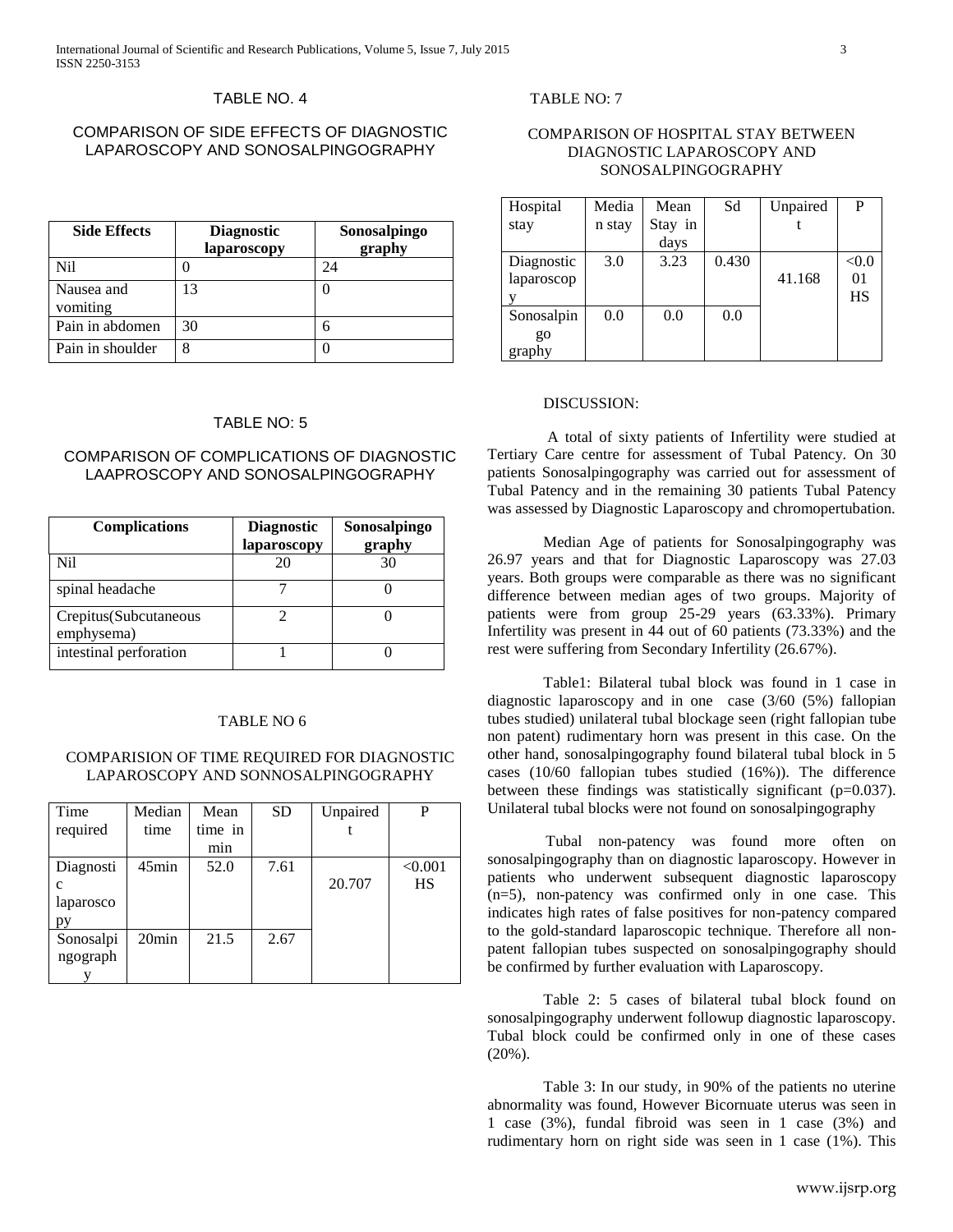indicates that Diagnostic Laparoscopy is better method to evaluate ovarian and uterine factors in infertility cases. Pelvic adhesions found in 2 cases(7.14%) which is suggestive of pelvic inflammatory diseases. Uterosacral ligaments are one of the most common sites for endometriosis. In present study we found Endometriotic patches in one case out of 30 cases (3.33%)

In present study, during Diagnostic Laparoscopy, endometriotic patches were seen on uterosacral ligament in 1 out of 30 cases (3.33%), adhesions on the uterosacral ligament were found in 1 out of 30 cases (3.33%) and in the remaining 28 out of 30 cases (93.33%) uterosacral ligaments were normal. Perihepatic adhesions were seen in 3 cases (10%) in diagnostic laparoscopy, suggesting Fitz-Hugh-Curtis syndrome. Bilateral tubes were normal in 29 cases out of 30. In one case bilateral tubal abnormality found. Tubes were congested and sacculations and peritubal adhesions were seen in this case .Bilateral tubal block was present with concurrently performed chromopertubation with methylene blue

Isao Tsuji et al  $1$  from Japan studied benefits of Diagnostic laparoscopy in patients with unexplained infertility. They found abnormality in 80.7% cases.Kanal et  $al^2$  in 2006 studied 40 patients of infertility they found abnormality in 70% of cases on laparoscopy performed in infertile patients. Adhesions found in 44.5% cases. They found genital tract tuberculosis in 5% cases, endometriosis in 5% cases and hypoplastic uterus in 5% cases

In diagnostic laparoscopy out of thirty cases three are found to be having polycystic ovaries (10%) where ovarian drilling was done.

Seal Subrata Lall et  $al<sup>3</sup>$  in their study found that ovarian cysts and polycystic ovary best detected by Diagnostic laparoscopy followed by Sonosalpingography followed by Hysterosalpingography

Table 4: Minor procedure adverse-effects: Minor adverse effects such as abdominal pain  $(7/30 - 23%)$ , nausea and vomiting  $(15/30 - 50\%)$  and shoulder pain  $(8/30 - 27\%)$  occurred in diagnostic laparoscopy. In sonosalpingography, minor adverse effects such as abdominal pain  $(6/30 - 20%)$  were seen.

Table 5: Major procedure adverse-effects: In diagnostic laparoscopy, spinal headache occurred in 7/30 patients (23%), subcutaneous emphysema (2/30 patients – 7%) were seen Intestinal perforation requiring major surgery occurred in 1 case. In a large Finnish follow-up study, the major complication rate of diagnostic laparoscopy was 0.6 per 1000 procedures (Harkki-Sirenet al.,  $1999)^4$ .. Sonosalpingography was not associated with any major complications. Junjira Suttipichate et  $al<sup>48</sup>$  in their study found that adverse effects of Sonosalpingography include mild pelvic pain during Injection of saline through uterine cavity in 71.43% cases. In 4.76% cases patient complained of severe pelvic pain which was relieved by oral analgesics and rest. And in one case (2.38%) required medications for shoulder pain. No other immediate or remote complication was encountered.

A.K.P. Ranaveera et  $a^5$  l in their study observed that only in 4.7% cases experienced significant pain during procedure requiring medications. And mild pain observed in many patients not requiring medications

Table 6: In present study 30 patients underwent Diagnostic laparoscopy at tertiary care centre. Mean time required for laparoscopy was 52 min and median time was 45 min. standard deviation was 7.61 min For Sonosalpingography mean time required was 21.5 min and median time was 20 min. Suttipichate et  $al^6$  in their study found that duration of sonosalpingography ranged from 5-12 min. Mean value was7.52 min. Unpaired t-test applied to this data and p value was  $\leq 0.001$ which is highly significant.

Table 7: Mean hospital stay in Diagnostic laparoscopy in present study was 3.23 in days. Average stay is of 3 days whereas Sonosalpingography is OPD procedure. Hospital stay is not required in Sonosalpingography. Unpaired t test applied to this data and p value found to be  $\lt$  0.001 which is highly significant.

## CONCLUSION:

Our study shows that sonosalpingography is a simple, convenient and effective method in evaluation of fallopian tube patency. It is much less invasive than diagnostic laparoscopy. Procedure is associated with very few complications and can be done on an outpatient basis. However tubal block suspected on sonosalpingography needs confirmation by diagnostic laparoscopy. Furthermore sonosalpingography is not effective in the evaluation of uterine structural abnormalities, endometriosis, pelvic inflammatory disease, liver and ovarian pathology. In essence, sonosalpingography has good value as a screening test for tubal patency on OPD basis.

## **Limitations of study**

Number of cases studied in this study are 30 in each procedure, which is a very small number, we need to do further studies on large number of cases so as to give conclusive results.

#### . **BIBLIOGRAPHY**

1 Tsuji, I., Ami, K., Miyazaki, A., Hujinami, N., Hoshiai, H., 2009. Benefit of Diagnostic Laparoscopy for Patients with Unexplained Infertility and Normal Hysterosalpingography Findings. The Tohoku Journal of Experimental Medicine 219, 39–42. doi:10.1620/tjem.219.39

2 Kanal P, Sharma S. Study of Primary Infertility in females by Diagnostic Laparoscopy. Internet Journal of Medical Update [Internet]. 2006 [cited 2015 Jan 4];1(2). Available from[: http://akspublication.com/Paper02\\_Jul-Dec2006\\_.pdf](http://akspublication.com/Paper02_Jul-Dec2006_.pdf)

3 Seal SL. Comparative evaluation of sonosalpingography hysterosalpingography, and laparoscopy for determination of tubal patency. The Journal of Obstetrics and Gynecology of India. 2007 Apr;57(2):158–61

4 Harkki- Siren P, et al. Major complications of laproscopy : a follow up Finnish study. Obstet Gynecol. 1999.

5 Ranaweera AKP, Batcha M, Kalansooriya H, Ranaweera AKP. Research Article Value of sonographic hydrotubation using agitated saline as a screening test for tubal patency. [cited 2015 Jan 4]; Available from: http://saspublisher.com/wp-content/uploads/2013/04/SJAMS12122-130.pdf